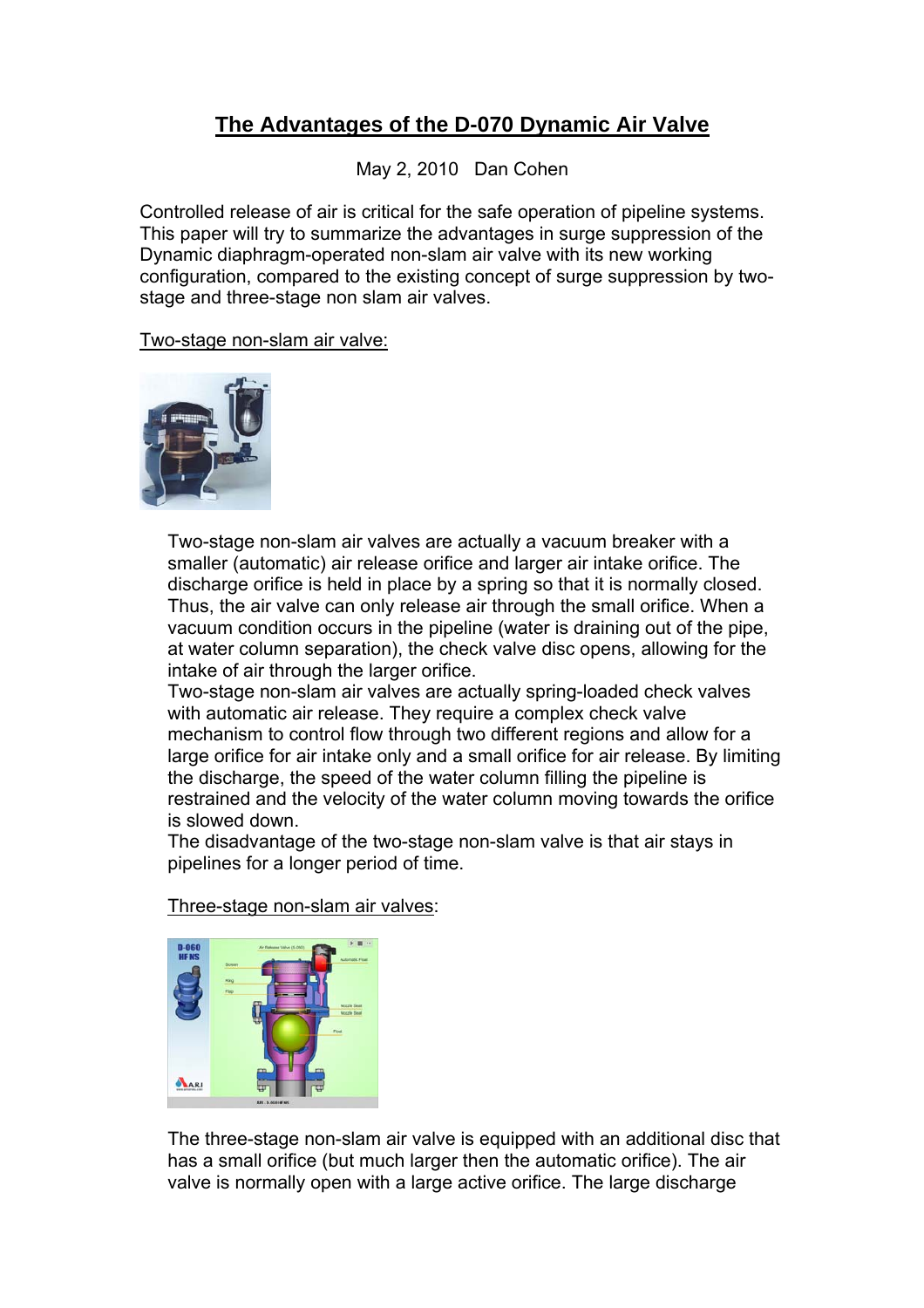orifice switches over to the smaller discharge orifice (disc) when the air discharge pressure exceeds a preset value. The non-slam effect is achieved by the ability to slowdown the water column before all the air is expelled from the pipeline.

Advantages over the two-stage air valve:

- Discharge at low air pressure will release large quantities of air quickly.
- The switch over to the smaller orifice (disc), when the air discharge pressure exceeds a preset value, occurs while air is still in the line and this reduces the air slam pressure. The residual air provides a cushioning effect for the initial pressure slam (generated during the switchover from the larger to the smaller orifice).

Disadvantages of the three stage air valves:

- Air discharge pressures are usually very small during bulk evacuation of air (10 to 50cm). When discharging small quantities of air (total air volume), pressures may not reach the switch value
- When the switchover to the smaller orifice does NOT take place, then the valve loses its NONSLAM capability.
- All air goes out through large orifice, leading to air slam conditions.
- There are also differences between the different manufacturers in the switching pressure. The lower the switching point, the better is the reaction of the air valve and its ability to lock enough air in the pipeline. The ARI switch point is 0.02 bar compared to Dorot and Vent-O-Mat 0.07.
- In the situation of water column separation, it is critical to have large enough air intake to create a sufficient air pocket in the pipeline with the necessary volume to slow down the colliding water columns. If the length of time of the vacuum condition is smaller than a few seconds, then the air pocket will be too small to activate the slowing down of the colliding columns and will not be able to prevent the surge.

The Dynamic non-slam air valve:



The Dynamic air valve operates in a totally different manner. It discharges all the air in the pipeline through the large orifice when the water column arrives and closes the air valve slow enough to prevent an abrupt change of velocity. This action prevents surge and water hammer. The unique